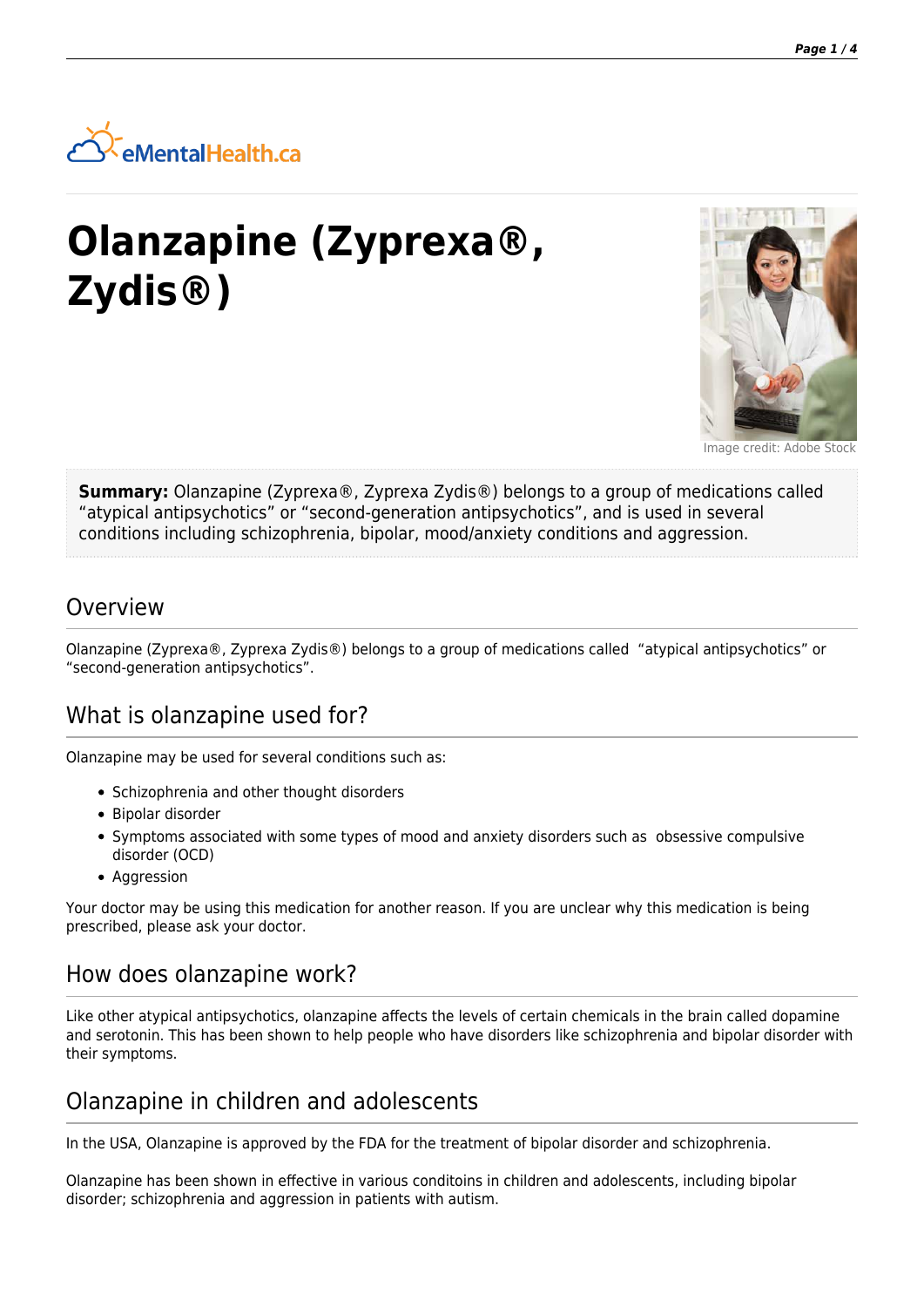# How should olanzapine be taken?

Olanzapine is available in several forms, such as tablets (regular or tablets that dissolve in your mouth (called Zyprexa Zydis®)), and a short-acting injection used in cases of emergency. Olanzapine is usually taken once a day with or without food. Olanzapine should be taken at the same time each day as directed by your doctor. Try to connect it with something you do each day (like eating breakfast or brushing your teeth) so that you don't forget.

Try to avoid alcohol while taking olanzapine.

If you are taking the dissolving tablets, (Zydis®) follow these directions. Since this medication will be prescribed in a "blister pack" (not a bottle), you have to be careful when taking the medication out of the blister.

- 1. Use dry hands (wet hands can cause the medication to melt in your hands) to peel off the foil from the back of the blister before removing the tablet (rather than pushing the thin wafer through the foil).
- 2. Place the tablet on your tongue. The tablet will dissolve quickly and may be swallowed with or without water. Try not to chew the tablet.

Usually, your doctor will start with a low dose of olanzapine that is best suited to your age and weight. This dose will then be slowly increased over several days or weeks based on how you respond to it. You and your doctor can then discuss the best dosage to stay on based on how you tolerate this medication (how well it helps decrease your symptoms and how you are doing with side effects).

## When will olanzapine start working?

This depends on what you are using it for. Some improvements may be seen in as little as 1 to 2 weeks. However, it can sometimes take up to 6 weeks to see the full benefits of the medication. When olanzapine is working well, you may notice that your thoughts are clearer and more organized. Agitation may be decreased and hearing voices or seeing things no one else sees (hallucinations) may stop completely or happen much less. Your mood may be more settled and you may see a reduction of intense fears and worries.

It is important that you continue taking olanzapine regularly even if you are feeling well, as it can prevent symptoms from returning. If you are taking this medication to help with symptoms of mood disturbance, you may notice some changes in the first 1 to 2 weeks.

Medications like olanzapine do not work for everyone. If you are not feeling better within 6 weeks, your doctor may recommend switching you to a different medication.

## How long do I have to take olanzapine?

This depends on the symptoms you have, how frequently they occur, and how long you have had them. Most people will need to take olanzapine for several months. This allows time for your symptoms to stabilize and for you to regain your functioning. Your doctor will discuss the benefits and risks of taking olanzapine with you. At this time, you can also discuss how long you might need to take this medication.

Do not increase, decrease, or stop taking this medication without discussing it with your doctor. If you stop taking olanzapine suddenly, it is possible that your symptoms may return or you may have a bad reaction.

### Is olanzapine addictive?

No, olanzapine is not addictive and you will not have "cravings" for this medication like you might with nicotine or street drugs. If you and your doctor decide it is best for you to stop taking olanzapine, your doctor will explain how to safely come off this medication so you don't feel negative effects as your body adjusts to being without it.

## What are the side effects of olanzapine and what should I do if I get them?

As with most medications, side effects may occur when taking olanzapine. However, most side effects are mild and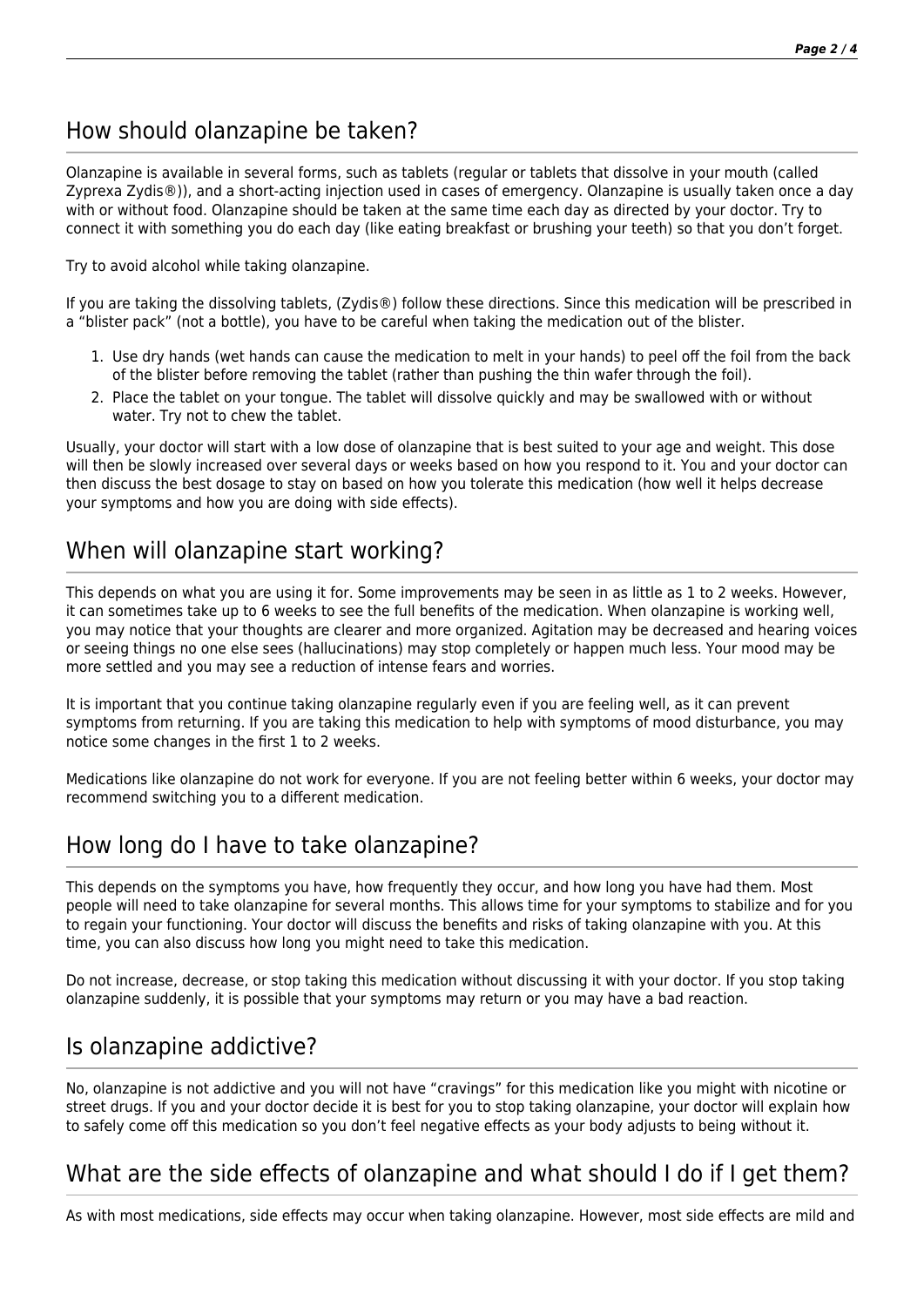temporary. Sometimes the side effects may occur before any of the beneficial effects. It is also possible for some individuals to experience side effects that they feel are concerning or long-lasting. If this occurs, speak to your doctor about ways to manage them. On the next page are some of the more common side effects of taking this medicine. In brackets are suggested ways to lessen these effects.

#### **Common side effects**

Side effects are usually more common when starting a medication or after a dose increase. If any of these side effects is troublesome for you, please discuss them with your doctor, nurse or pharmacist.

- Agitation (avoid caffeine from energy drinks, colas and coffee)
- Blurred vision (usually disappears in 1-2 weeks; may need bright light or a magnifying glass when reading)
- Constipation (increase exercise, fluids, vegetables, fruits and fiber)
- Dizziness (try getting up slowly from a sitting or lying down position)
- Drowsiness (try taking the dose at bedtime)
- Dry mouth (try chewing sugarless gum, sour candies, ice chips, or popsicles)
- Headache (try using a pain reliever like acetaminophen (plain Tylenol®))
- Increase in hunger (avoid high calorie foods)
- Stomach ache (try taking the medication with food)
- Weight gain (monitor your food intake, increase your exercise)

#### **Uncommon side effects (e.g., those that occur in less than 5% of patients)**

Contact your doctor IMMEDIATELY if you have any of these side effects:

- Fainting, feeling lightheaded or difficulties with balance
- Fast or irregular heart beat
- Feelings of restlessness
- Fever or excessive sweating
- Frequent urination accompanied by excessive thirst
- Rash
- Seizures
- Shaking, stiffness or difficulty moving, muscle spasm or stiffness in your throat or tongue
- Thoughts of hurting yourself, suicide, increased irritability/hostility or feeling worse
- Weakness or severe muscle pain

Olanzapine is sometimes associated with a very rare side effect called "neuroleptic malignant syndrome". The symptoms may include severe muscle stiffness, high fever, increased heart rate and blood pressure, irregular heartbeat (pulse) and sweating. Contact your doctor right away if this occurs.

On rare occasions, olanzapine and medications like it have been associated with a side effect called "tardive dyskinesia". This is a side effect that can sometimes become permanent in patients who take antipsychotic medications. It involves involuntary movements of some muscles in the body like the lips, tongue, toes, hands and neck. Stopping the antipsychotic at the first signs of it occurring or switching to another "atypical" antipsychotic can decrease the chances of having this side effect continue.

# What precautions should my doctor and I be aware of when taking olanzapine?

Tell your doctor or pharmacist if you:

- Are lactose intolerant (olanzapine tablets contain lactose)
- Have any allergies or have experienced a reaction to a medication.
- Are taking or plan to start taking any other prescription or non-prescription medications (including herbal products). Some medications can interact with olanzapine, such as some sedatives. Your doctor may need